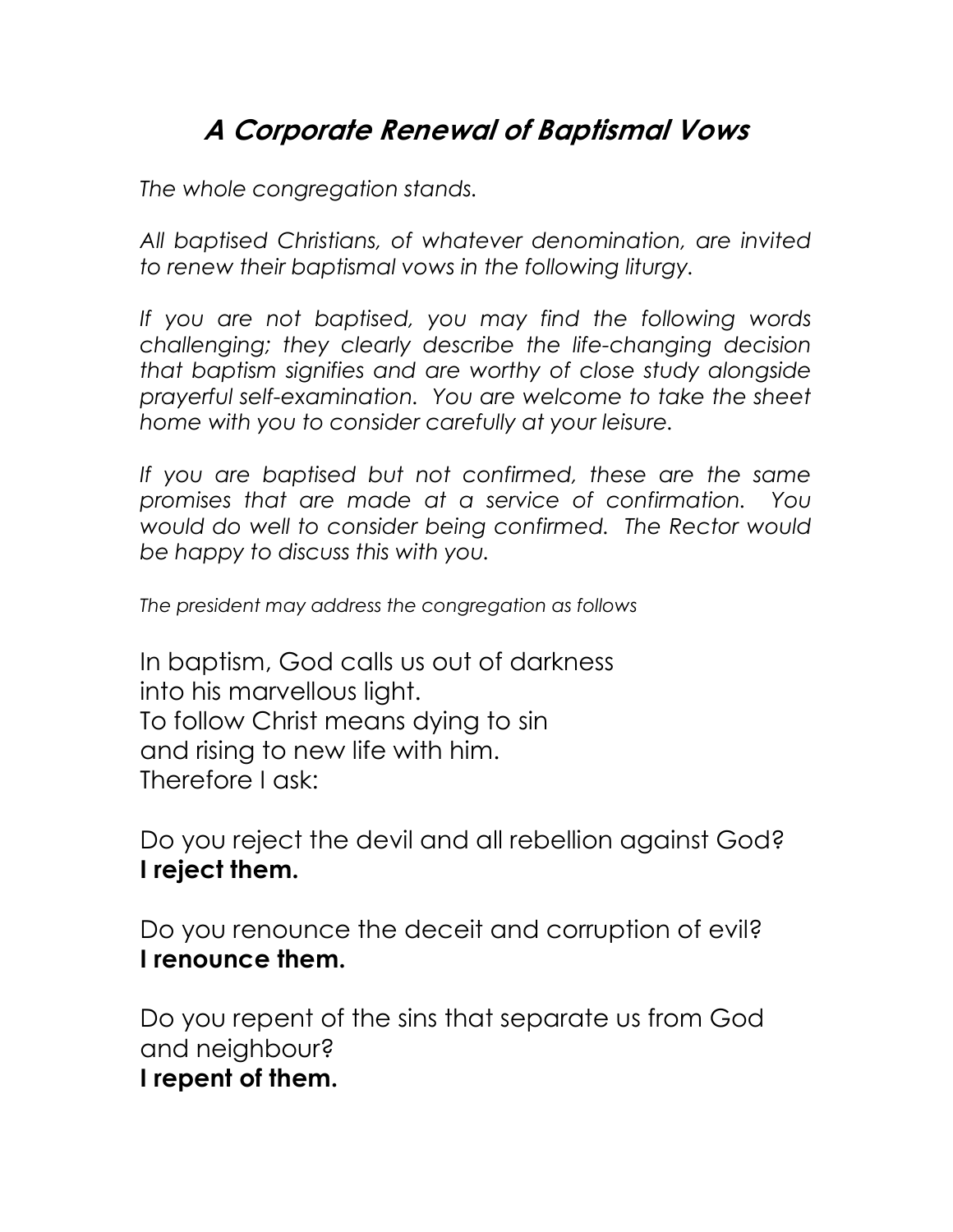Do you turn to Christ as Saviour? I turn to Christ.

Do you submit to Christ as Lord? I submit to Christ.

Do you come to Christ, the way, the truth and the life? I come to Christ.

May almighty God who has given you the desire to follow Christ give you the strength to continue in the way.

## The Profession of Faith

The president addresses the congregation

Brothers and sisters, I ask you to profess the faith of the Church.

Do you believe and trust in God the Father? I believe in God, the Father almighty, creator of heaven and earth.

Do you believe and trust in his Son Jesus Christ? I believe in Jesus Christ, his only Son, our Lord, who was conceived by the Holy Spirit, born of the Virgin Mary, suffered under Pontius Pilate, was crucified, died, and was buried; he descended to the dead.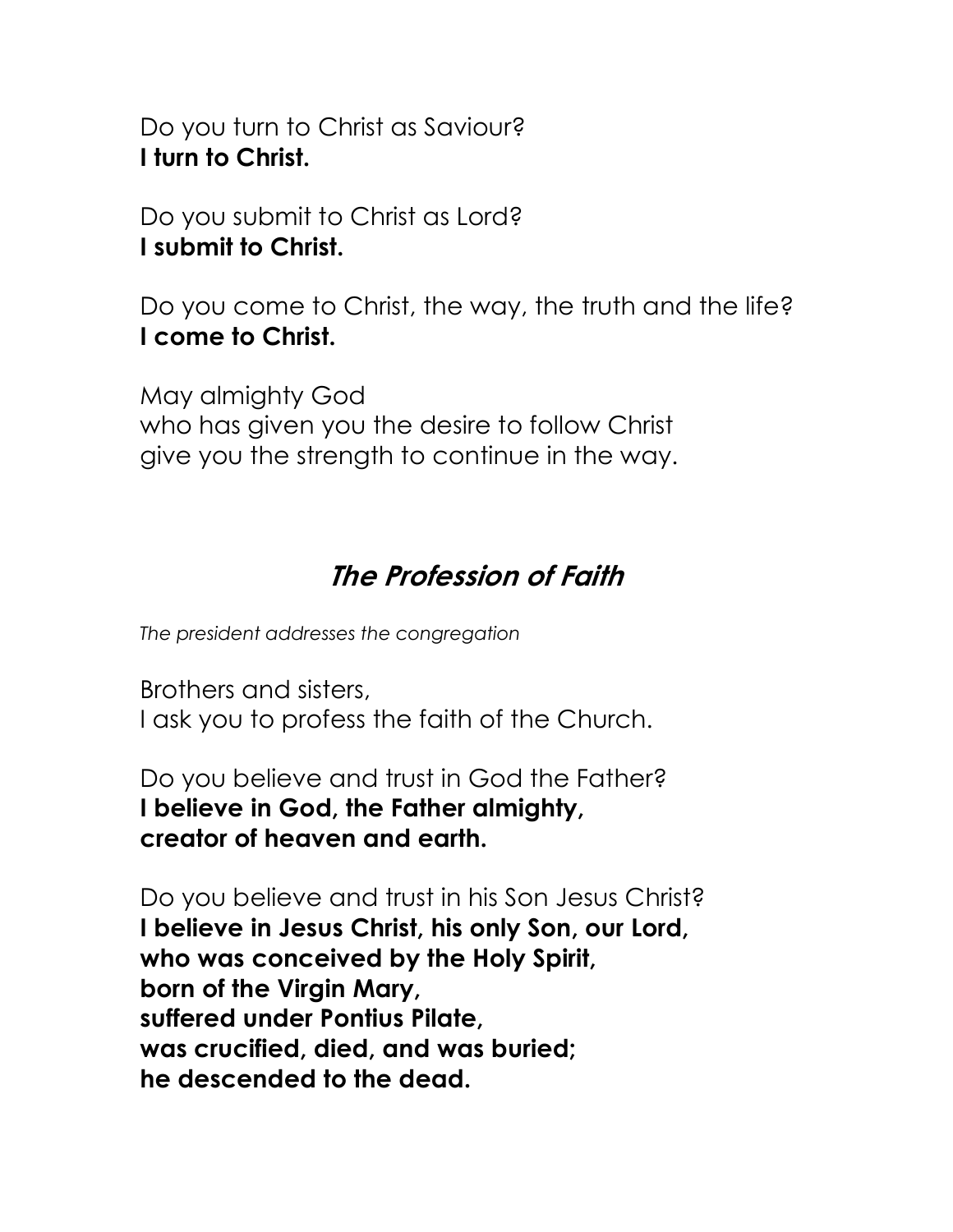On the third day he rose again; he ascended into heaven, he is seated at the right hand of the Father, and he will come to judge the living and the dead.

Do you believe and trust in the Holy Spirit? I believe in the Holy Spirit, the holy catholic Church, the communion of saints, the forgiveness of sins, the resurrection of the body, and the life everlasting. Amen.

The president prays

Almighty God, we thank you for our fellowship in the household of faith with all who have been baptized into your name. Keep us faithful to our baptism, and so make us ready for that day when the whole creation shall be made perfect in your Son, our Saviour Jesus Christ. **Amen.** 

## Affirmation of Commitment

The president addresses the congregation

Will you continue in the apostles' teaching and fellowship, in the breaking of bread, and in the prayers? With the help of God, I will.